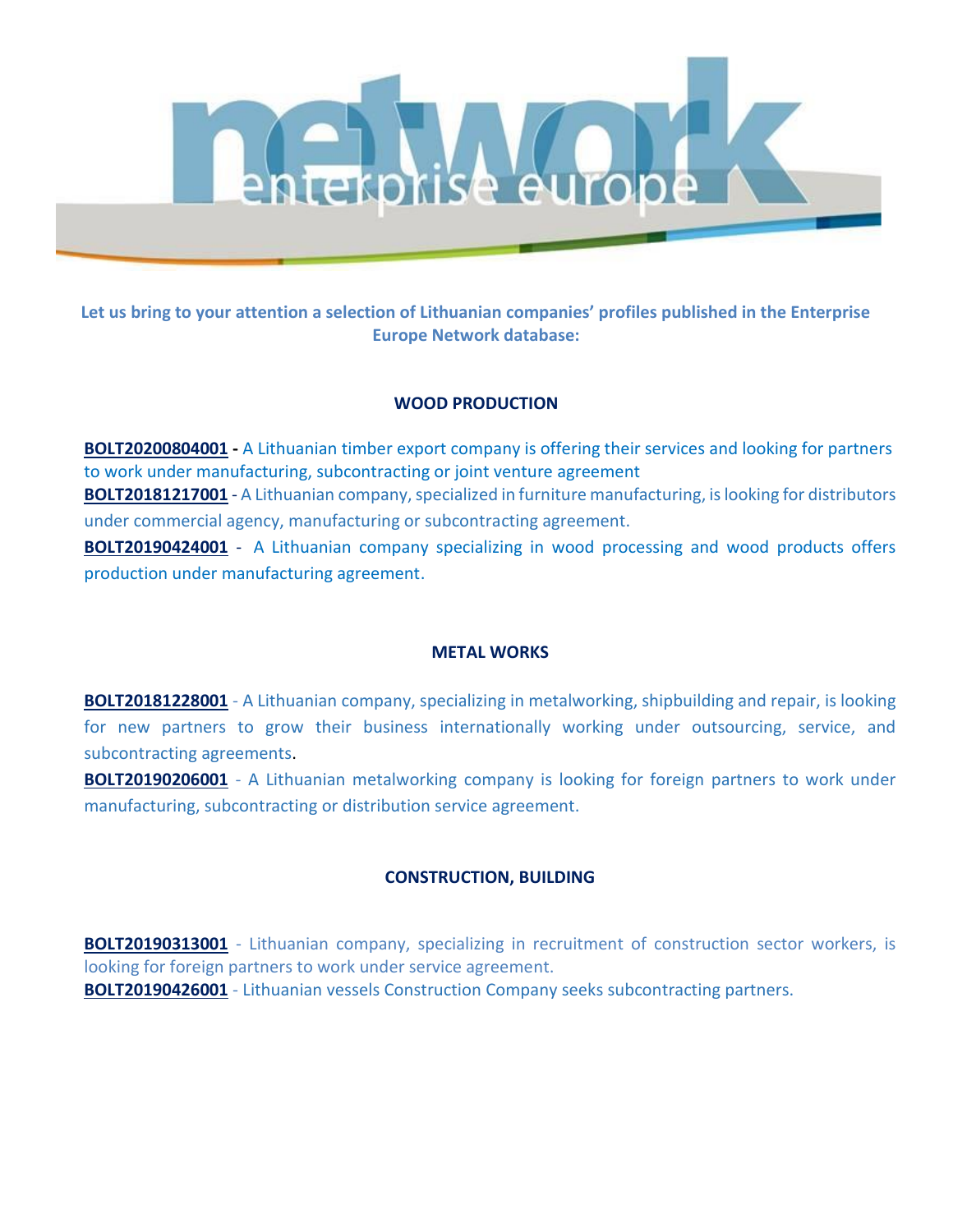#### **TEXTILE**

**[BOLT20200512001](https://een.ec.europa.eu/tools/services/PRO/Profile/Detail/3aa74a3a-88fc-4225-b184-99a80aa107fe) -** A Lithuanian company is producing hand made commodities from amber and other natural materials is looking for foreign partners to work under distribution service or manufacturing agreement.

**[BOLT20190814002](https://een.ec.europa.eu/tools/services/PRO/Profile/Detail/267c8abb-8a28-4d89-bfe8-980b229a0da9) -** A Lithuanian company, specializing in sewing services of clothing, is looking for partners under manufacturing or subcontracting agreement.

**[BOLT20191024001](https://een.ec.europa.eu/tools/services/PRO/Profile/Detail/958f94f4-c207-4215-8124-ced4c6a7095a)** - A Lithuanian sewing company is offering their services and is looking for partners abroad to work under manufacturing or subcontracting agreement.

**[BOLT20200108002](https://een.ec.europa.eu/tools/services/PRO/Profile/Detail/96c6d1e2-5df9-4e25-8ab0-5c08385f006a)** - A Lithuanian company, specializing in manufacturing of linen textiles, is looking for retailers, distributors or partners under distribution services agreement.

# **FOOD PRODUCTION**

**[BOLT20190110001](http://een.ec.europa.eu/tools/services/PRO/Profile/Detail/b4faa263-0f32-4d57-ab87-5e84d2da3514?OrgaId=lt00384)** - Lithuanian scientific research company, specializing in production of pure and healthy water products using unique techniques, is looking for distributors and importers under distribution services agreement.

**[BOLT20190117001](http://een.ec.europa.eu/tools/services/PRO/Profile/Detail/af235b23-c9fd-4a24-befc-f0995a6c05dc?OrgaId=lt00384)** - Lithuanian company, which is producing vegan, gluten free desserts and snacks, is searching for a foreign partner to work under distribution services or manufacturing agreement.

**[BLT20190214001](http://een.ec.europa.eu/tools/services/PRO/Profile/Detail/b3e8a939-7feb-420c-8793-a94e3b0a6c8e?OrgaId=lt00384)** - Manufacturer of fish from Lithuania is searching for foreign partners to work under distribution service or manufacturing agreement.

## **DOORS AND WINDOWS**

**[BOLT20200724001](https://een.ec.europa.eu/tools/services/PRO/Profile/Detail/71813921-630a-42c8-a9f1-86423b6e4794) -** A Lithuanian company is offering their production of windows and doors and is looking for international partners to work under distribution service or subcontracting agreement. **[BOLT20190814001](https://een.ec.europa.eu/tools/services/PRO/Profile/Detail/aa6cf860-b36c-4cff-be34-88704d06d3b6)** - A Lithuanian manufacturer of doors and plastic windows is looking for distributors, commercial agents and offers subcontracting agreement.

## **FURNITURE**

**[BOLT20200203002](https://een.ec.europa.eu/tools/services/PRO/Profile/Detail/630ab209-5382-4471-bf0f-d8d4e595e88a) -** A Lithuanian company manufacturing various counter tops, sinks is searching for foreign partners to work under manufacturing or subcontracting agreement.

**[BOLT20200203001](https://een.ec.europa.eu/tools/services/PRO/Profile/Detail/b3919dbc-4acc-440e-b81f-d14d1b82eb14) -** A Lithuanian company, manufacturing various furniture, is searching for partners to work under manufacturing agreement

## **LOGISTICS AND WAREHOUSE**

**[BOLT20200529001](https://een.ec.europa.eu/tools/services/PRO/Profile/Detail/dfd8d9a7-fbcc-4a80-8934-80dd65037895) -** A Lithuanian logistics company is offering their services to partners under outsourcing agreement.

**[BOLT2020032600](https://een.ec.europa.eu/tools/services/PRO/Profile/Detail/6f3eb145-441c-4cba-8616-0ced7f080b52)** - A Danish-Lithuanian transport service company is looking for partners to work between Eastern and Western Europe under subcontracting or commercial agency agreement.